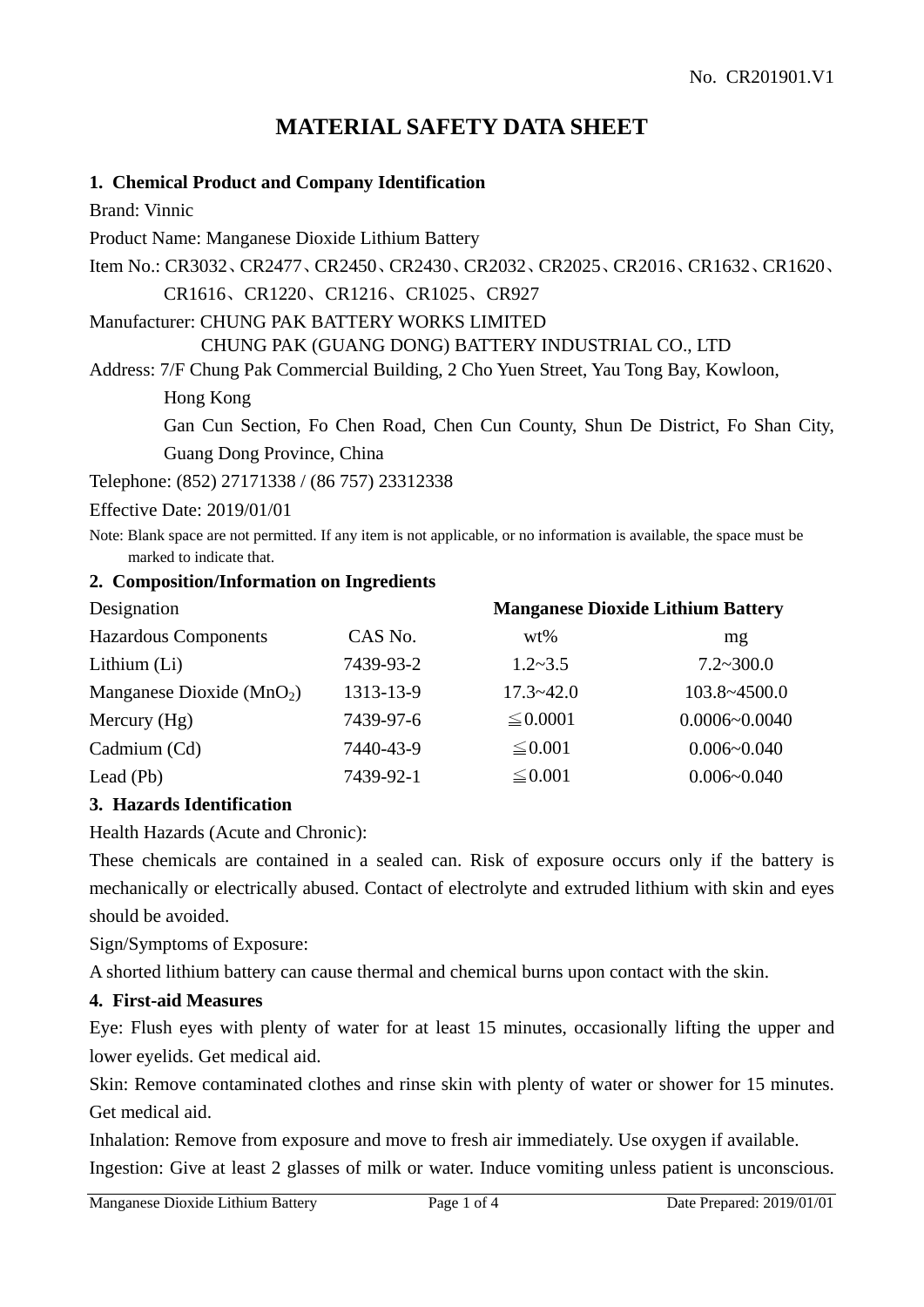Call a physician.

# **5. Fire Fighting Measures**

Flash Point: N/A.

Auto-Ignition Temperature: N/A.

Extinguishing Media: Dry chemical.

Special Fire-Fighting Procedures: Self-contained breathing apparatus.

Unusual Fire and Explosion Hazards:

Cell may vent when subjected to excessive heat-exposing battery contents.

Hazardous Combustion Products:

Carbon monoxide, carbon dioxide, lithium oxide fumes.

# **6. Accidental Release Measures**

Steps to be Taken in case Material is Released or Spilled:

If the battery material is released, remove personnel from area until fumes dissipate. Provide maximum ventilation to clear out hazardous gases. Wipe it up with a cloth, and dispose of it in a plastic bag and put into a steel can. The preferred response is to leave the area and allow the batteries to cool and vapors to dissipate. Provide maximum ventilation. Avoid skin and eye contact or inhalation of vapors. Remove spilled liquid with absorbent and incinerate.

Waste Disposal Method:

It is recommended to discharge the battery to the end, handing in the wasted batteries to related department uniformly. Dispose of the batteries in accordance with approved local, state, and federal requirements. Consult state environmental protection agency and/or federal EPA.

# **7. Handling and Storage**

The batteries should not be opened, destroyed or incinerated, since they may leak or rupture and release to the environment the ingredients that they contain in the hermetically sealed container. Do not short circuit terminals, or over charge, throw to fire. Do not crush or puncture the battery, or immerse in liquids.

Precautions to be taken in handling and storing:

Avoid mechanical or electrical abuse. Store preferably in cool, dry and ventilated area, which is subject to little temperature change. Storage at high temperatures should be avoided. Do not place the battery near heating equipment, nor expose to direct sunlight for long periods.

Other Precautions:

Batteries may explode or cause burns, if disassembled, crushed or exposed to fire or high temperatures. Do not short or install with incorrect polarity.

# **8. Exposure Control/Personal Protection**

Respiratory Protection:

In case of battery venting, provide as much ventilation as possible. Avoid confined areas with venting batteries. Respiratory Protection is not necessary under conditions of normal use. Ventilation: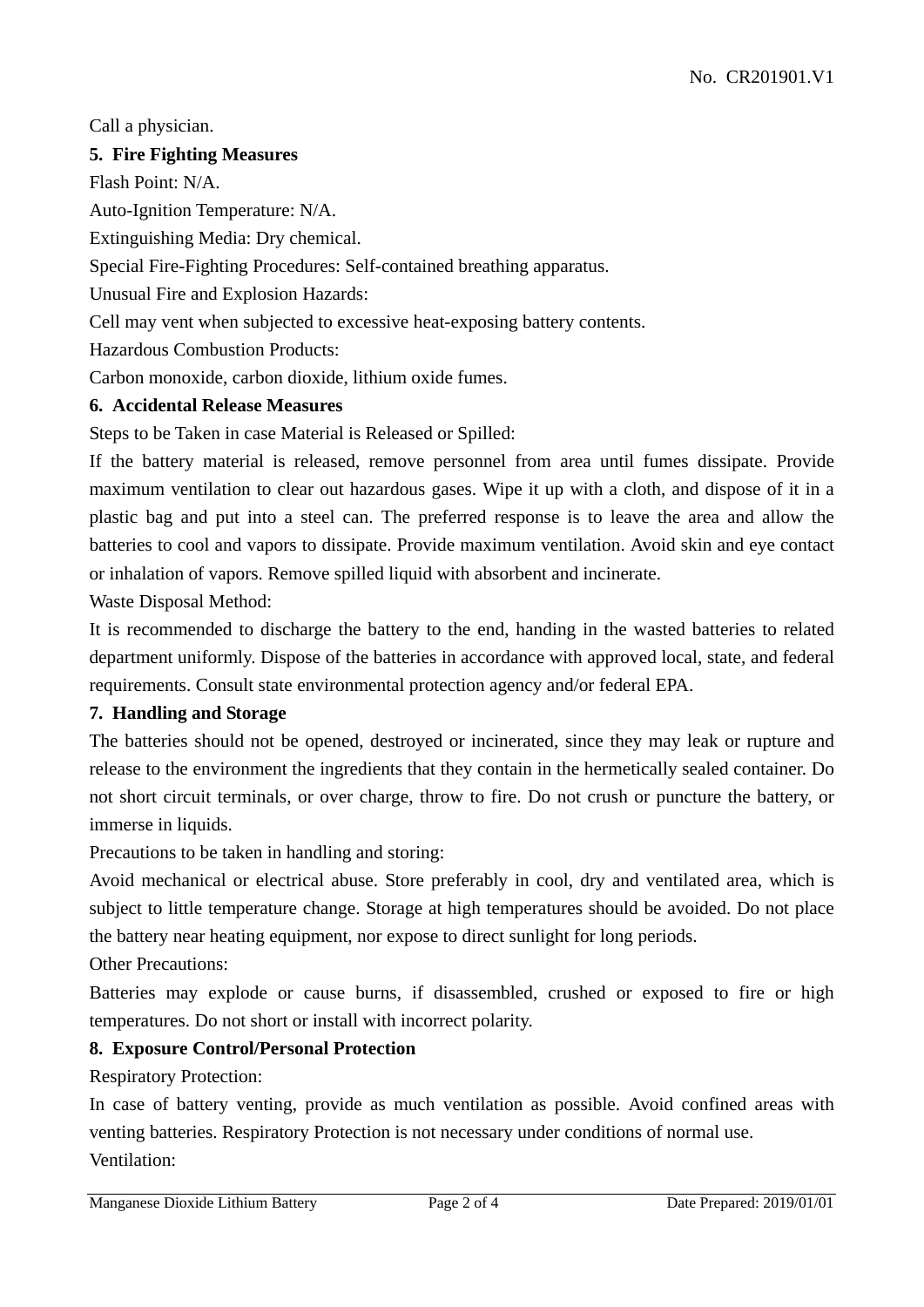Not necessary under conditions of normal use.

Protective Gloves:

Not necessary under conditions of normal use.

Other Protective Clothing or Equipment:

Not necessary under conditions of normal use.

Personal Protection is recommended for venting batteries: Respiratory Protection, Protective Gloves, Protective Clothing and safety glasses with side shields.

#### **9. Physical and Chemical Properties**

Nominal Voltage: 3.0V.

Rated Capacity: 23mAh~525mAh

Appearance Characters: Silver, circular, odorless, solid battery.

#### **10. Stability and Reactivity**

Stability: Stable

Condition to Avoid: Heating, mechanical abuse and electrical abuse.

Hazardous Decomposition Products: N/A.

Hazardous Polymerization: N/A.

If leaked, forbidden to contact with strong oxidizers, mineral acids, strong alkalis, halogenated hydrocarbons.

#### **11. Toxicological Information**

Inhalation, skin contact and eye contact are possible when the battery is opened. Exposure to internal contents, the corrosive fumes will be very irritation to skin, eyes and mucous membranes. Overexposure can cause symptoms of non-fibrotic lung injury and membrane irritation.

#### **12. Ecological Information**

When promptly used or disposed the battery does not present environmental hazard. When disposed, keep away from water, rain and snow.

#### **13. Disposal Consideration**

Appropriate Method Of Disposal of Substance Or Preparation:

If batteries are still fully charged or only partially discharged, they can be considered a reactive hazardous waste because of significant amount of uncreated, or unconsumed lithium remaining in the spent battery. The batteries must be neutralized through an approved secondary treatment facility prior to disposal as a hazardous waste. Recycling of battery can be done in authorized facility, through licensed waste carrier.

#### **14. Transport Information**

The Manganese Dioxide Lithium Battery has passed the test UN38.3.

IATA Proper Shipping Name: Lithium Metal Batteries.

Hazard Class: 9 UN No.: UN3090 Packaging group: Ⅱ

Manganese Dioxide Lithium Battery Page 3 of 4 Date Prepared: 2019/01/01